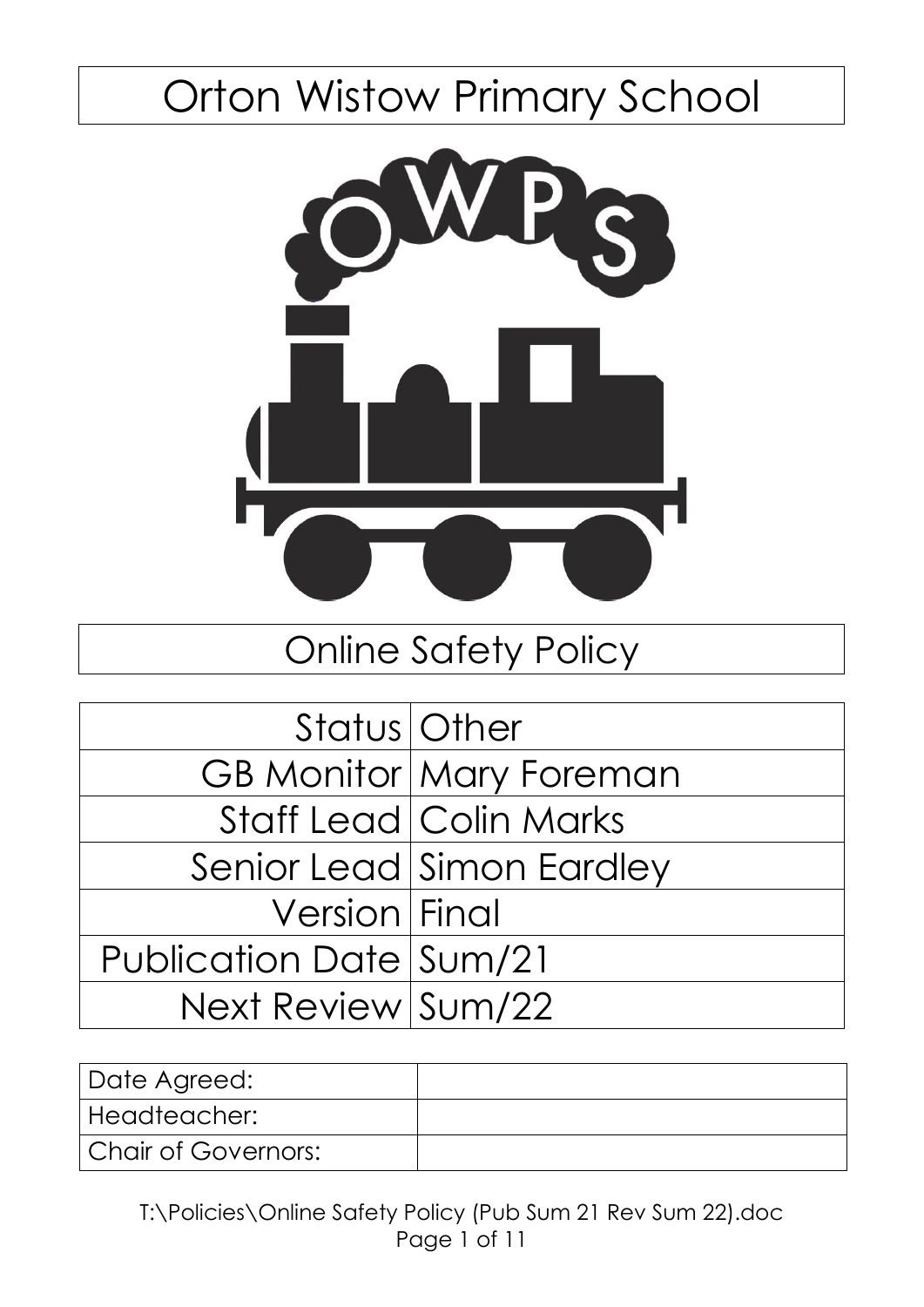#### **Rationale**

New technologies have become integral to the lives of children and young people in today's society, both within schools and in their lives outside school.

The internet and other digital and information technologies are powerful tools, which open up new opportunities for everyone. Electronic communication helps teachers and *students* learn from each other. These technologies can stimulate discussion, promote creativity and increase awareness of context to promote effective learning. Children and young people should have an entitlement to safe internet access at all times.

The requirement to ensure that children and young people are able to use the internet and related communications technologies appropriately and safely is addressed as part of the wider duty of care to which all who work in schools are bound. A school online safety policy should help to ensure safe and appropriate use. The development and implementation of such a strategy should involve all the stakeholders in a child's education from the Headteacher and governors to the senior leaders and classroom teachers, support staff, parents, members of the community and the students / pupils themselves.

The use of these exciting and innovative tools in school and at home has been shown to raise educational standards and promote pupil / student achievement.

However, the use of these new technologies can put young people at risk within and outside the school

| The implementation of this online safety policy<br>will be monitored by the:                                                                                                                                                                                                     | Deputy Head (Online safety co-ordinator) |
|----------------------------------------------------------------------------------------------------------------------------------------------------------------------------------------------------------------------------------------------------------------------------------|------------------------------------------|
| Monitoring will take place at regular intervals:                                                                                                                                                                                                                                 | See policy timetable                     |
| The Governing Body / Governors Sub Committee<br>will receive a report on the implementation of<br>the online safety policy (which will include<br>anonymous details of online safety incidents) at<br>regular intervals:                                                         | Headteachers report                      |
| The Online safety Policy will be reviewed<br>annually, or more regularly in the light of any<br>significant new developments in the use of the<br>technologies, new threats to online safety or<br>incidents that have taken place. The next<br>anticipated review date will be: | May 2021                                 |
| Should serious online safety incidents take place,<br>the following external persons / agencies should<br>be informed:                                                                                                                                                           | Gaynor Mansell - LA                      |

#### **Responsibilities**

#### **Governors**:

Governors are responsible for the approval of the Online safety Policy and for reviewing the effectiveness of the policy. This will be carried out by the *Governors / Governors Sub Committee* receiving regular information about online safety incidents and monitoring reports

#### **Headteacher and Senior Leaders**:

• The Headteacher is responsible for ensuring the safety (including online safety) of members of the school community

The Headteacher and another member of the Senior Leadership Team / Senior Management Team should be aware of the procedures to be followed in the event of a serious online safety allegation being made against a member of staff

T:\Policies\Online Safety Policy (Pub Sum 21 Rev Sum 22).doc Page 2 of 11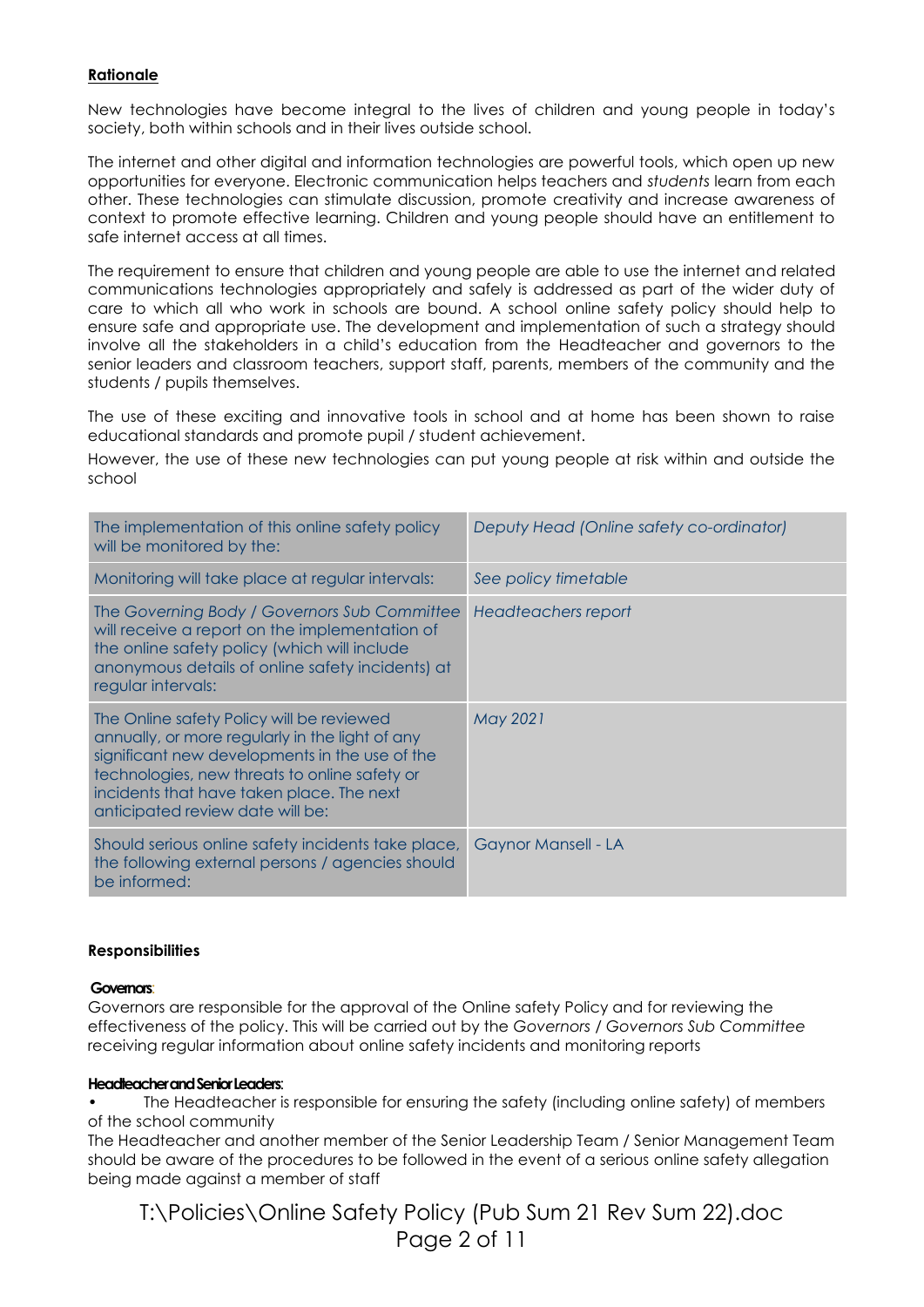#### **Online Safety Lead**

- takes day to day responsibility for online safety issues and has a leading role in establishing and reviewing the school online safety policies / documents
- ensures that all staff are aware of the procedures that need to be followed in the event of an online safety incident taking place.
- provides training and advice for staff
- liaises with school ICT technical staff
- receives reports of online safety incidents and creates a log of incidents to inform future online safety developments
- meets regularly with Online Safety Governor to discuss current issues, review incident logs and filtering / change control logs
	- Inform parents of any online safety issues that the school has become aware of.

#### **Network Manager / Technical staff:**

*ICT Technician must ensure* 

- **•** that the school's ICT infrastructure is secure and is not open to misuse or malicious attack
- that the school meets the online safety technical requirements outlined in the Local Authority Online safety Policy and guidance
- that users may only access the school's networks through a properly enforced password protection policy, in which passwords are regularly changed

#### **Teaching and Support Staff**

are responsible for ensuring that:

- they have an up to date awareness of online safety matters and of the current school online safety policy and practices
- they have read, understood and signed the school Staff Acceptable Use Policy / Agreement (AUP)
- they report any suspected misuse or problem to the Online safety Co-ordinator
- digital communications with students / pupils should be on a professional level

#### **Designated person for child protection / Child Protection Officer**

should be trained in online safety issues and be aware of the potential for serious child protection issues to arise from:

- sharing of personal data
- access to illegal / inappropriate materials
- inappropriate on-line contact with adults / strangers
- potential or actual incidents of grooming
- cyber-bullying

#### **Students / pupils:**

- **•** are responsible for using the school ICT systems in accordance with the Student / Pupil Acceptable Use Policy, which they will be expected to sign before being given access to school systems
- have a good understanding of research skills and the need to avoid plagiarism and uphold copyright regulations
- need to understand the importance of reporting abuse, misuse or access to inappropriate materials and know how to do so
- will be expected to know and understand school policies on the use of mobile phones, digital cameras and hand held devices. They should also know and understand school policies on the taking / use of images and on cyber-bullying.

T:\Policies\Online Safety Policy (Pub Sum 21 Rev Sum 22).doc Page 3 of 11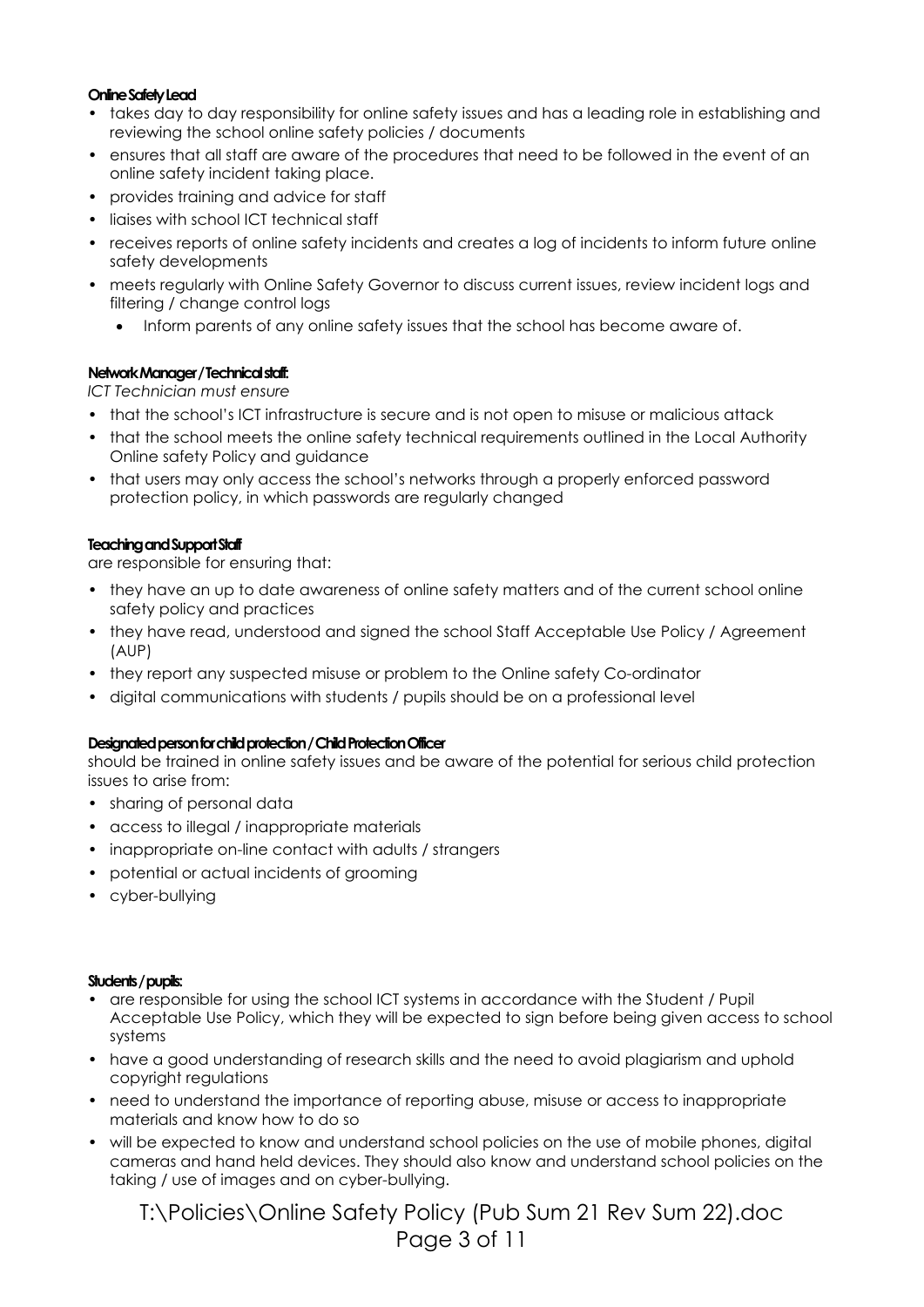• should understand the importance of adopting good online safety practice when using digital technologies out of school and realise that the school's Online safety Policy covers their actions out of school, if related to their membership of the school

#### **Parents / Carers**

Parents / Carers play a crucial role in ensuring that their children understand the need to use the internet / mobile devices in an appropriate way. Research shows that many parents and carers do not fully understand the issues and are less experienced in the use of ICT than their children. The school will therefore take every opportunity to help parents understand these issues through *parents' evenings, newsletters, letters, website, information about national / local online safety campaigns / literature, Information evenings at school, Parent workshops hosted at school* Parents and carers will be responsible for:

- **•** endorsing (by signature) the Student / Pupil Acceptable Use Policy
- Attending events held at the school aimed to support them in keeping their children safe
- Informing the school of any potential or existing online safety issues they are aware of.

#### **Education –students / pupils**

Whilst regulation and technical solutions are very important, their use must be balanced by educating *students / pupils* to take a responsible approach. The education of *students / pupils* in online safety is therefore an essential part of the school's online safety provision. Children and young people need the help and support of the school to recognise and avoid online safety risks and build their resilience.

Online safety education will be provided in the following ways:

- A planned online safety programme should be provided as part of ICT / PHSE / other lessons and should be regularly revisited – this will cover both the use of ICT and new technologies in school and outside school
- Key online safety messages should be reinforced as part of a planned programme of assemblies and tutorial / pastoral activities (online safety co-ordinator responsibility)
- Students / pupils should be taught in all lessons to be critically aware of the materials / content they access on-line and be guided to validate the accuracy of information
- A group of students from across KS2 will make up an Online Safety team that will deliver and facilitate some online safety awareness sessions within their classes or alongside the Online Safety lead in assemblies.
- Students will access and participate in Family Group meetings, whole school and key stage assemblies delivered by teaching staff throughout the year which highlight and respond to current Online safety practice and curriculum focus.

#### **Education –parents / carers**

Many parents and carers have only a limited understanding of online safety risks and issues, yet they play an essential role in the education of their children and in the monitoring / regulation of the children's on-line experiences. Parents often either underestimate or do not realise how often children and young people come across potentially harmful and inappropriate material on the internet and are often unsure about what they would do about it. "There is a generational digital divide". (Byron Report).

The school will therefore seek to provide information and awareness to parents and carers through:

- *Information evenings*
- *• Letters, newsletters, web site,*
- *• Reference to the appropriate websites containing information about Online safety*

#### **Education & Training –Staff**

It is essential that all staff receive online safety training and understand their responsibilities, as outlined in this policy. Training will be offered as follows:

- All new staff should receive online safety training as part of their induction programme, ensuring that they fully understand the school online safety policy and Acceptable Use Policies
- *•* The Online safety lead (or other nominated person) will receive regular updates from attending events and from online safety coordinator forums

T:\Policies\Online Safety Policy (Pub Sum 21 Rev Sum 22).doc Page 4 of 11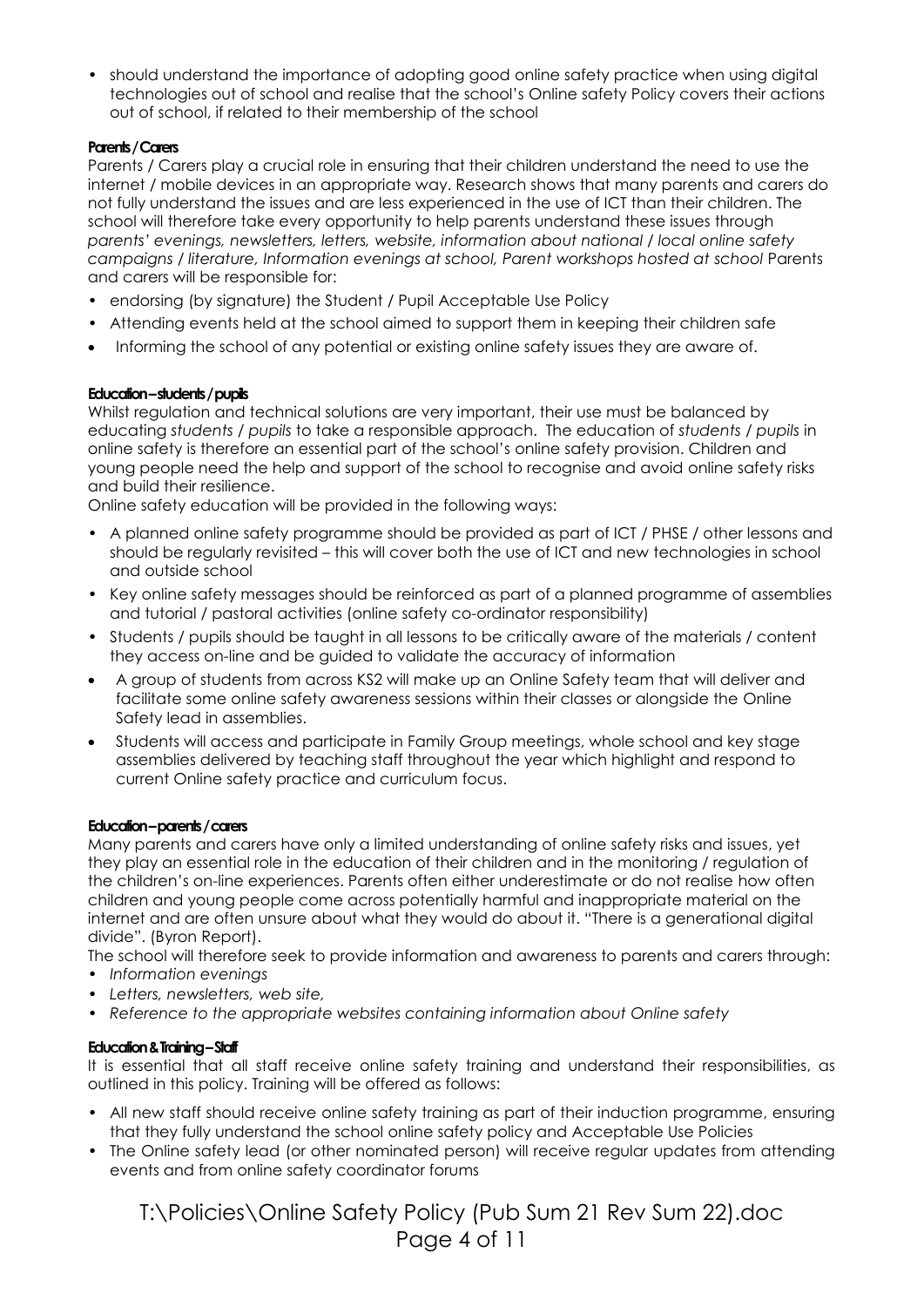- This Online safety policy and its updates will be presented to and discussed by staff in staff / team meetings / INSET days.
- The Online safety lead will provide advice / guidance / training as required to individuals as required

#### **Training –Governors**

Governors should take part in online safety training / awareness sessions, with particular importance for those who are members of any sub committee / group involved in ICT / online safety / health and safety / child protection. This may be offered in a number of ways:

• Participation in school training / information sessions for staff or parents

#### **Technical –infrastructure / equipment, filtering and monitoring**

The school will be responsible for ensuring that the school infrastructure / network is as safe and secure as is reasonably possible and that policies and procedures approved within this policy are implemented. It will also need to ensure that the relevant people named in the above sections will be effective in carrying out their online safety responsibilities:

- School ICT systems will be managed in ways that ensure that the school meets the online safety technical requirements outlined in the SWGfL Security Policy and Acceptable Usage Policy and any relevant Local Authority Online safety Policy and guidance
- Servers, wireless systems and cabling must be securely located and physical access restricted
- All users will have clearly defined access rights to school ICT systems. Details of the access rights available to groups of users will be recorded by the Network Manager (or other person) and will be reviewed, at least annually, by the Online safety Committee (or other group).

#### **Curriculum**

Online safety should be a focus in all areas of the curriculum and staff should reinforce online safety messages in the use of ICT across the curriculum.

- in lessons where internet use is pre-planned, it is best practice that students should be guided to sites checked as suitable for their use and that processes are in place for dealing with any unsuitable material that is found in internet searches.
- Where students are allowed to freely search the internet, eg using search engines, staff should be vigilant in monitoring the content of the websites the young people visit.
- Students should be taught in all lessons to be critically aware of the materials / content they access on-line and be guided to validate the accuracy of information
- A scheme of work will be in place, covering topics suitable for the children within each team across the school. This will include clear links with the anti-bullying policy, covering the following topic: Electronic /'cyberbullying' – via text message; via instant messenger services and social network sites; via email; and via images or videos posted on the internet or spread via mobile phones.
- Students / pupils should be taught to acknowledge the source of information used and to respect copyright when using material accessed on the internet.

#### **Use of digital and video images -Photographic, Video**

The development of digital imaging technologies has created significant benefits to learning, allowing staff and students instant use of images that they have recorded themselves or downloaded from the internet. However, staff and students need to be aware of the risks associated with sharing images and with posting digital images on the internet. Those images may remain available on the internet forever and may cause harm or embarrassment to individuals in the short or longer term. There are many reported incidents of employers carrying out internet searches for information about potential and existing employees. The school will inform and educate users about these risks and will implement policies to reduce the likelihood of the potential for harm:

- **•** When using digital images, staff should inform and educate students about the risks associated with the taking, use, sharing, publication and distribution of images. In particular, they should recognise the risks attached to publishing their own images on the internet eg on social networking sites.
- Staff are allowed to take digital / video images to support educational aims, but must follow school policies concerning the sharing, distribution and publication of those images. Those

### T:\Policies\Online Safety Policy (Pub Sum 21 Rev Sum 22).doc Page 5 of 11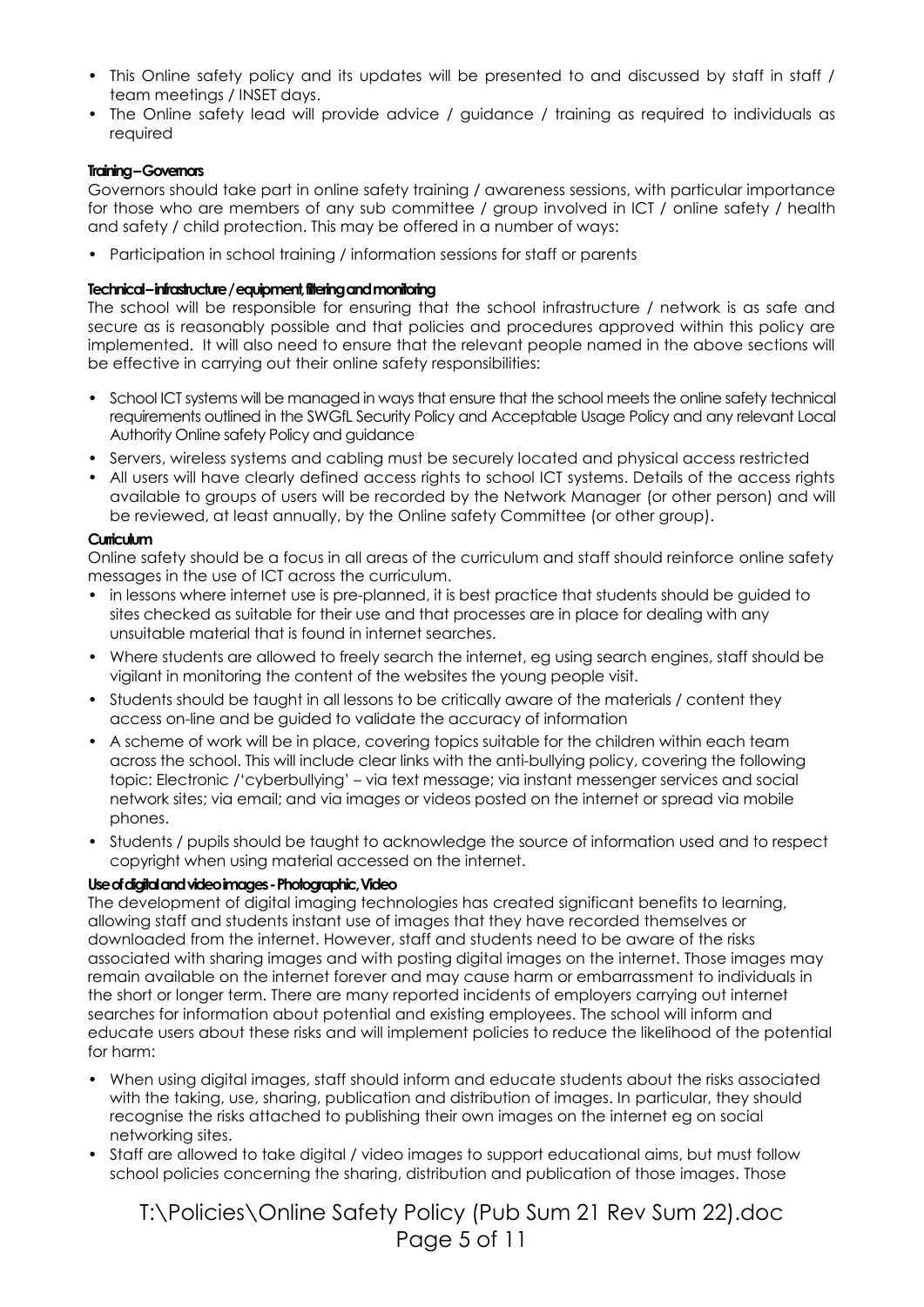images should only be taken on school equipment; the personal equipment of staff should not be used for such purposes.

- Care should be taken when taking digital / video images that students are appropriately dressed and are not participating in activities that might bring the individuals or the school into disrepute.
- Students must not take, use, share, publish or distribute images of others without their permission
- Photographs published on the website, or elsewhere that include students will be selected carefully and will comply with good practice guidance on the use of such images.
- Students' full names will not be used anywhere on a website or blog, particularly in association with photographs.
- Written permission from parents or carers will be obtained before photographs of students are published on the school website, used on the school's Facebook and Twitter feeds or used by local media (may be covered as part of the AUP signed by parents or carers at the start of the year)
- Student's work can only be published with the permission of the student / pupil and parents or carers.

#### **Data Protection**

Personal data will be recorded, processed, transferred and made available according to the Data Protection Act 1998 which states that personal data must be:

- Fairly and lawfully processed
- Processed for limited purposes
- Adequate, relevant and not excessive
- Accurate
- Kept no longer than is necessary
- Processed in accordance with the data subject's rights
- Secure
- Only transferred to others with adequate protection.

#### **Staff must ensure that they:**

- At all times take care to ensure the safe keeping of personal data, minimising the risk of its loss or misuse.
- Use personal data only on secure password protected computers and other devices, ensuring that they are properly "logged-off" at the end of any session in which they are using personal data.
- Transfer data using encryption and secure password protected devices.

When personal data is stored on any portable computer system, USB stick or any other removable media:

- **•** the data must be encrypted and password protected
- **•** the device must be password protected (many memory sticks / cards and other mobile devices cannot be password protected)
- **•** the device must offer approved virus and malware checking software
- **•** the data must be securely deleted from the device, in line with school policy (below) once it has been transferred or its use is complete

#### **Communications**

A wide range of rapidly developing communications technologies has the potential to enhance learning. The following table shows how the school currently considers the benefit of using these technologies for education outweighs their risks / disadvantages:

Staff & other adults | Students / Pupils

T:\Policies\Online Safety Policy (Pub Sum 21 Rev Sum 22).doc Page 6 of 11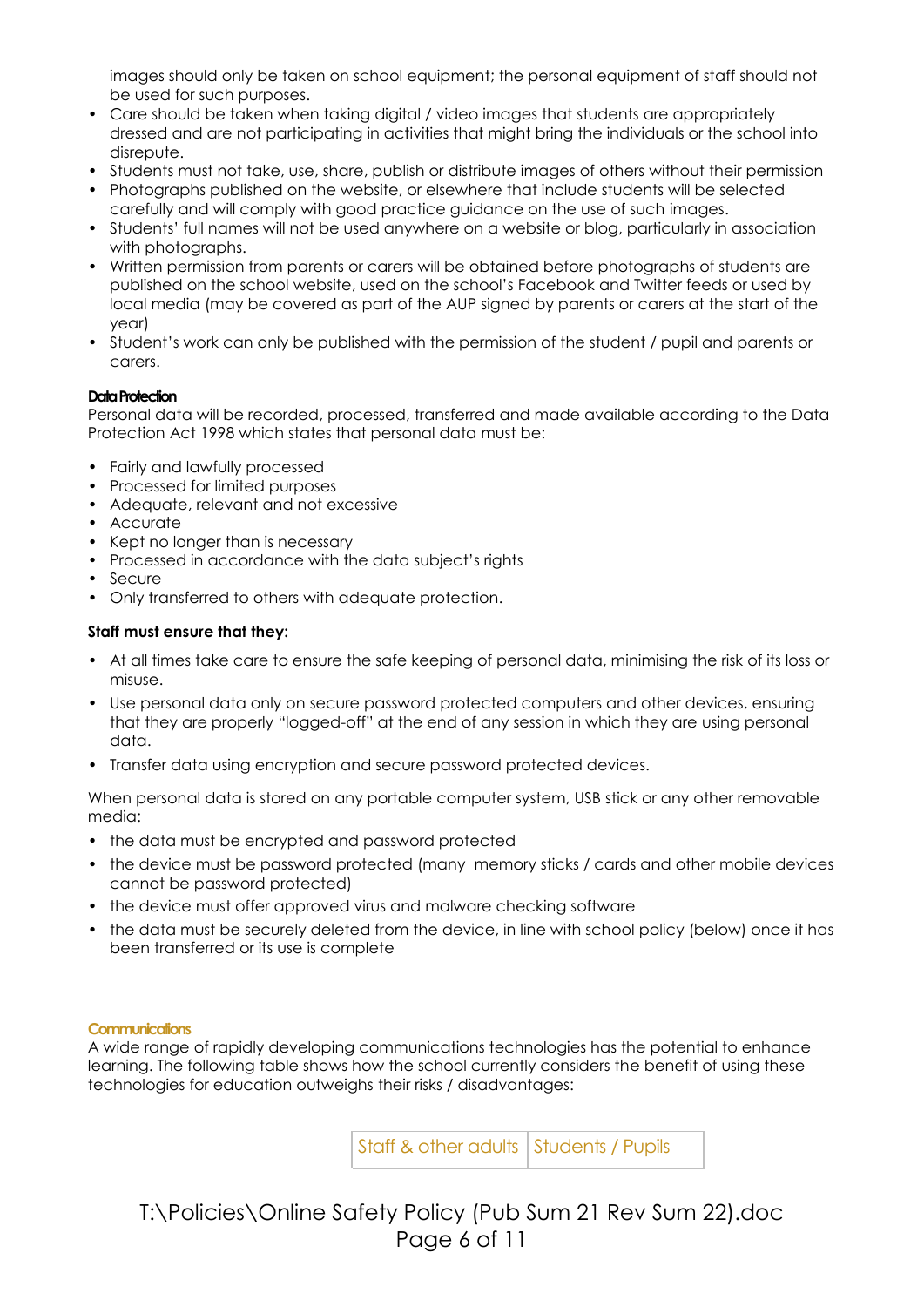| Communication<br><b>Technologies</b>                               | Allowed | Allowed at certain<br>times | Allowed for<br>selected staff | Not allowed | Allowed | Allowed at certain<br>times | Allowed with staff<br>permission | Not allowed |
|--------------------------------------------------------------------|---------|-----------------------------|-------------------------------|-------------|---------|-----------------------------|----------------------------------|-------------|
| Mobile phones may be brought<br>to school                          | X       |                             |                               |             |         |                             |                                  | X           |
| Use of mobile phones in lessons                                    |         |                             |                               | X           |         |                             |                                  | X           |
| Use of mobile phones in social<br>time                             |         | X                           |                               |             |         |                             |                                  | X           |
| Taking photos on mobile phones<br>or other camera devices          |         |                             |                               | X           |         |                             |                                  | X           |
| Use of hand held devices eg<br>PDAs, PSPs                          | X       |                             |                               |             |         | X                           |                                  |             |
| Use of personal email addresses<br>in school, or on school network |         | X                           |                               |             |         |                             |                                  | X           |
| Use of school email for personal<br>emails                         |         |                             |                               | X           |         |                             |                                  | X           |
| Use of chat rooms / facilities                                     |         | X                           |                               |             |         |                             |                                  | X           |
| Use of instant messaging                                           |         | X                           |                               |             |         |                             |                                  | X           |
| Use of social networking sites                                     |         | X                           |                               |             |         |                             |                                  | X           |
| Use of blogs                                                       | X       |                             |                               |             |         | X                           |                                  |             |

When using communication technologies the school considers the following as good practice:

- The official school email service may be regarded as safe and secure and is monitored. Staff and students therefore use only the school email service to communicate with others when in school, or on school systems (eg by remote access).
- Users need to be aware that email communications may be monitored
- Users must immediately report, to the nominated person in accordance with the school policy, the receipt of any email that makes them feel uncomfortable, is offensive, threatening or bullying in nature and must not respond to any such email.
- Any digital communication between staff and students / pupils or parents / carers (email, chat, VLE etc) must be professional in tone and content. These communications may only take place on official (monitored) school systems. Personal email addresses, text messaging or public chat / social networking programmes must not be used for these communications.
- Whole class or group email addresses will be used at KS1, while students / pupils at KS2 and above will be provided with individual school email addresses for educational use.
- Students / pupils should be taught about email safety issues, such as the risks attached to the use of personal details. They should also be taught strategies to deal with inappropriate emails and be reminded of the need to write emails clearly and correctly and not include any unsuitable or abusive material.
- Personal information should not be posted on the school website and only official email addresses should be used to identify members of staff.

## Unsuitable / inappropriate activities

T:\Policies\Online Safety Policy (Pub Sum 21 Rev Sum 22).doc Page 7 of 11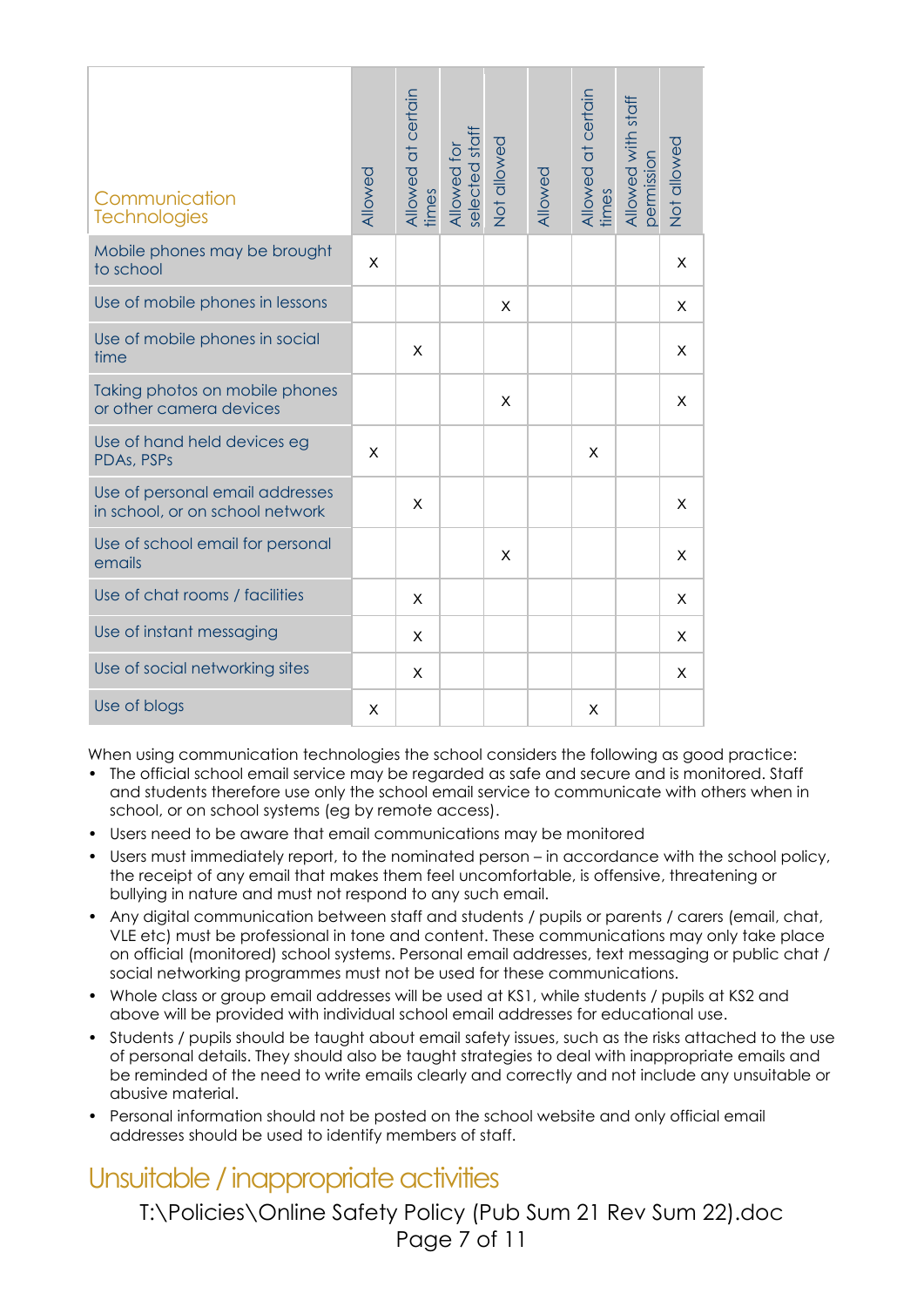The school believes that the activities referred to in the following section would be inappropriate in a school context and that users, as defined below, should not engage in these activities in school or outside school when using school equipment or systems. The school policy restricts certain internet usage as follows:

**Contract Contract** 

 $\sim$   $\sim$   $\sim$   $\sim$   $\sim$   $\sim$ 

۰

| <b>User Actions</b>                                                                                                                                                |                                                                                                                              | Acceptable | Acceptable at<br>certain times | nominated users<br>Acceptable for | Unacceptable | and<br>Unacceptable<br>illegal |
|--------------------------------------------------------------------------------------------------------------------------------------------------------------------|------------------------------------------------------------------------------------------------------------------------------|------------|--------------------------------|-----------------------------------|--------------|--------------------------------|
| Users shall not visit Internet                                                                                                                                     | child sexual abuse images                                                                                                    |            |                                |                                   |              | X                              |
| sites, make, post, download,<br>upload, data transfer,                                                                                                             | promotion or conduct of illegal acts, eg under the child protection, obscenity,<br>computer misuse and fraud legislation     |            |                                |                                   |              | X                              |
| communicate or pass on,<br>material, remarks, proposals                                                                                                            | adult material that potentially breaches the Obscene Publications Act in the UK                                              |            |                                |                                   |              | X                              |
| or comments that contain or<br>relate to:                                                                                                                          | criminally racist material in UK                                                                                             |            |                                |                                   |              | X                              |
|                                                                                                                                                                    | pornography                                                                                                                  |            |                                |                                   | X            |                                |
|                                                                                                                                                                    | promotion of any kind of discrimination                                                                                      |            |                                |                                   | X            |                                |
|                                                                                                                                                                    | promotion of racial or religious hatred                                                                                      |            |                                |                                   | X            |                                |
|                                                                                                                                                                    | threatening behaviour, including promotion of physical violence or mental<br>harm                                            |            |                                |                                   | X            |                                |
|                                                                                                                                                                    |                                                                                                                              |            |                                | $\mathsf{x}$                      |              |                                |
| Using school systems to run a private business                                                                                                                     |                                                                                                                              |            |                                |                                   | X            |                                |
| Use systems, applications, websites or other mechanisms that bypass the filtering or other safeguards employed by SWGfL<br>and / or the school                     |                                                                                                                              |            |                                |                                   | X            |                                |
| Uploading, downloading or transmitting commercial software or any copyrighted materials belonging to third parties, without<br>the necessary licensing permissions |                                                                                                                              |            |                                |                                   | X            |                                |
| network access codes and passwords)                                                                                                                                | Revealing or publicising confidential or proprietary information (eg financial / personal information, databases, computer / |            |                                |                                   | X            |                                |
| Creating or propagating computer viruses or other harmful files                                                                                                    |                                                                                                                              |            |                                |                                   | X            |                                |
| congestion and hinders others in their use of the internet                                                                                                         | Carrying out sustained or instantaneous high volume network traffic (downloading / uploading files) that causes network      |            |                                |                                   | Χ            |                                |
| On-line gaming (educational)                                                                                                                                       |                                                                                                                              |            | X                              |                                   |              |                                |
| On-line gaming (non educational)                                                                                                                                   |                                                                                                                              |            |                                |                                   | X            |                                |
| <b>On-line gambling</b>                                                                                                                                            |                                                                                                                              |            |                                |                                   | X            |                                |
| On-line shopping / commerce                                                                                                                                        |                                                                                                                              |            |                                |                                   |              |                                |
| <b>File sharing</b>                                                                                                                                                |                                                                                                                              |            |                                |                                   |              |                                |
| Use of social networking sites                                                                                                                                     |                                                                                                                              | X          |                                |                                   |              |                                |
| Use of video broadcasting eg Youtube                                                                                                                               |                                                                                                                              |            | X                              |                                   |              |                                |

#### **Responding to incidents of misuse**

T:\Policies\Online Safety Policy (Pub Sum 21 Rev Sum 22).doc Page 8 of 11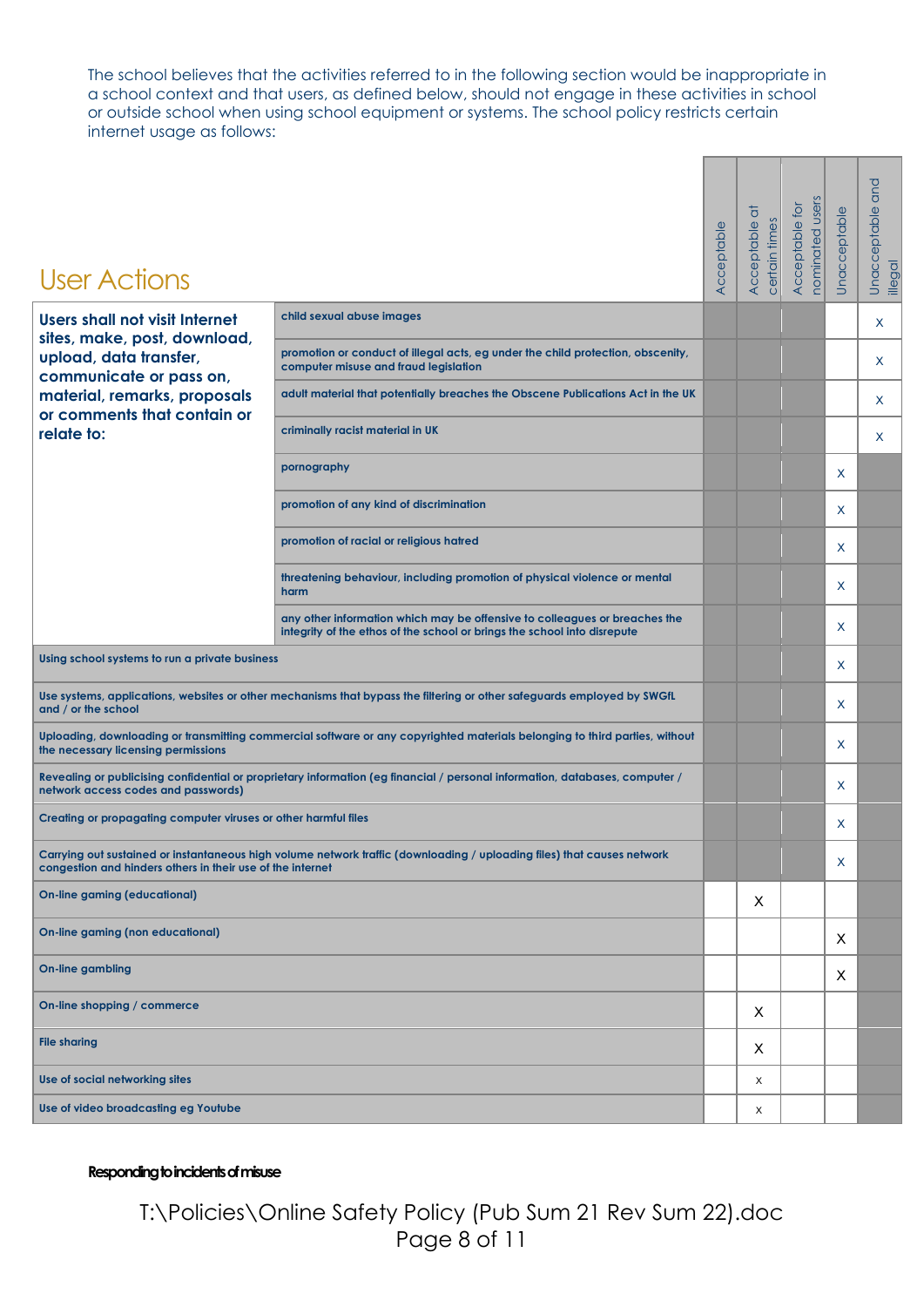It is hoped that all members of the school community will be responsible users of ICT, who understand and follow this policy. However, there may be times when infringements of the policy could take place, through careless or irresponsible or, very rarely, through deliberate misuse. Listed below are the responses that will be made to any apparent or actual incidents of misuse:

If any apparent or actual misuse appears to involve illegal activity ie.

- child sexual abuse images
- adult material which potentially breaches the Obscene Publications Act
- criminally racist material
- other criminal conduct, activity or materials

The following will happen:

If inappropriate or illegal material is found:

- The computer will be disconnected
- If illegal the police will be contacted
- If inappropriate the LA will be contacted

If inappropriate or illegal material is suspected to have been accessed:

- Log files can be obtained if times are known
- If they are not involved discuss the details with the ICT technician
- If log files contain illegal material contact police
- If log files contain inappropriate material contact LA

If members of staff suspect that misuse might have taken place, but that the misuse is not illegal (as above) it is essential that correct procedures are used to investigate, preserve evidence and protect those carrying out the investigation. Guidance recommends that more than one member of staff is involved in the investigation which should be carried out on a "clean" designated computer.

It is more likely that the school will need to deal with incidents that involve inappropriate rather than illegal misuse. It is important that any incidents are dealt with as soon as possible in a proportionate manner, and that members of the school community are aware that incidents have been dealt with. It is intended that incidents of misuse will be dealt with through normal behaviour / disciplinary procedures as follows:

Actions / Sanctions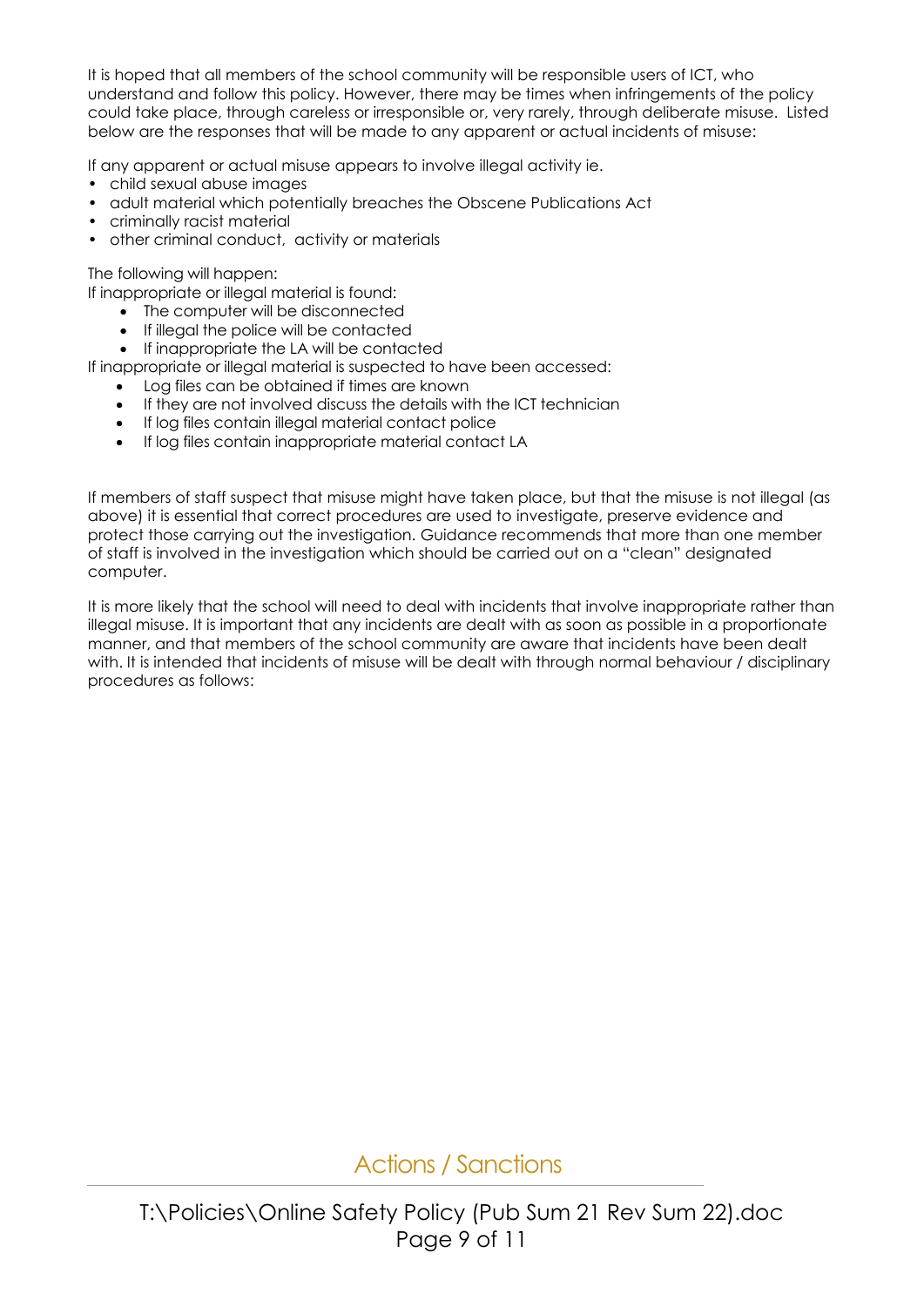### Students / Pupils

| Incidents:                                                                                                                                                               | Refer to class teacher / tutor | Refer to Head of Department<br>Head of Year / other | Refer to Headteacher | Refer to Police | Refer to technical support staff<br>for action re filterina / security | Inform parents / carers | Removal of network / internet<br>access rights | Warning | Further sanction eg detention<br>exclusion |
|--------------------------------------------------------------------------------------------------------------------------------------------------------------------------|--------------------------------|-----------------------------------------------------|----------------------|-----------------|------------------------------------------------------------------------|-------------------------|------------------------------------------------|---------|--------------------------------------------|
| Deliberately accessing or trying to<br>access material that could be<br>considered illegal (see list in earlier<br>section on unsuitable / inappropriate<br>activities). |                                |                                                     | X                    | х               | X                                                                      | X                       | X                                              |         | X                                          |
| Unauthorised use of non-educational<br>sites during lessons                                                                                                              | Χ                              | X                                                   |                      |                 | X.                                                                     | X.                      |                                                | Χ       |                                            |
| Unauthorised use of mobile phone /<br>digital camera / other handheld device                                                                                             | х                              | X                                                   |                      |                 |                                                                        | Χ                       |                                                | Χ       |                                            |
| Unauthorised use of social networking /<br>instant messaging / personal email                                                                                            | Χ                              | X                                                   |                      |                 | Χ                                                                      | X.                      |                                                | Χ       |                                            |
| Unauthorised downloading or uploading<br>of files                                                                                                                        | Χ                              | X                                                   |                      |                 | Χ                                                                      | Χ                       |                                                | X       |                                            |
| Allowing others to access school network<br>by sharing username and passwords                                                                                            | X                              |                                                     |                      |                 |                                                                        |                         |                                                | Χ       |                                            |
| Attempting to access or accessing the<br>school network, using another student's<br>/ pupil's account                                                                    | X                              |                                                     |                      |                 |                                                                        |                         |                                                | X       |                                            |
| Attempting to access or accessing the<br>school network, using the account of a<br>member of staff                                                                       | X                              | X                                                   |                      |                 |                                                                        | X                       |                                                | X       |                                            |
| Corrupting or destroying the data of<br>other users                                                                                                                      | х                              | X                                                   |                      |                 |                                                                        | X                       |                                                | X       |                                            |
| Sending an email, text or instant<br>message that is regarded as offensive,<br>harassment or of a bullying nature                                                        | х                              | X.                                                  | Χ                    |                 |                                                                        | X                       |                                                | Χ       |                                            |
| Continued infringements of the above,<br>following previous warnings or sanctions                                                                                        | X.                             | Χ                                                   | X.                   |                 |                                                                        | X.                      | X                                              |         | Χ                                          |
| Actions which could bring the school<br>into disrepute or breach the integrity of<br>the ethos of the school                                                             | Χ                              | X.                                                  | X                    |                 |                                                                        | X                       |                                                | X       |                                            |
| Using proxy sites or other means to<br>subvert the school's filtering system                                                                                             | Χ                              | X                                                   | X.                   |                 |                                                                        | X                       | X                                              | Χ       |                                            |
| Accidentally accessing offensive or<br>pornographic material and failing to<br>report the incident                                                                       | Х                              | Χ                                                   |                      |                 |                                                                        | X                       |                                                | Χ       |                                            |
| Deliberately accessing or trying to<br>access offensive or pornographic<br>material                                                                                      | Х                              | Χ                                                   | X                    |                 |                                                                        | X                       | X                                              |         | Χ                                          |
| Receipt or transmission of material that<br>infringes the copyright of another person<br>or infringes the Data Protection Act                                            | X                              | Χ                                                   | Χ                    |                 |                                                                        | X                       |                                                | Χ       |                                            |

Staff **Actions / Sanctions** 

T:\Policies\Online Safety Policy (Pub Sum 21 Rev Sum 22).doc Page 10 of 11